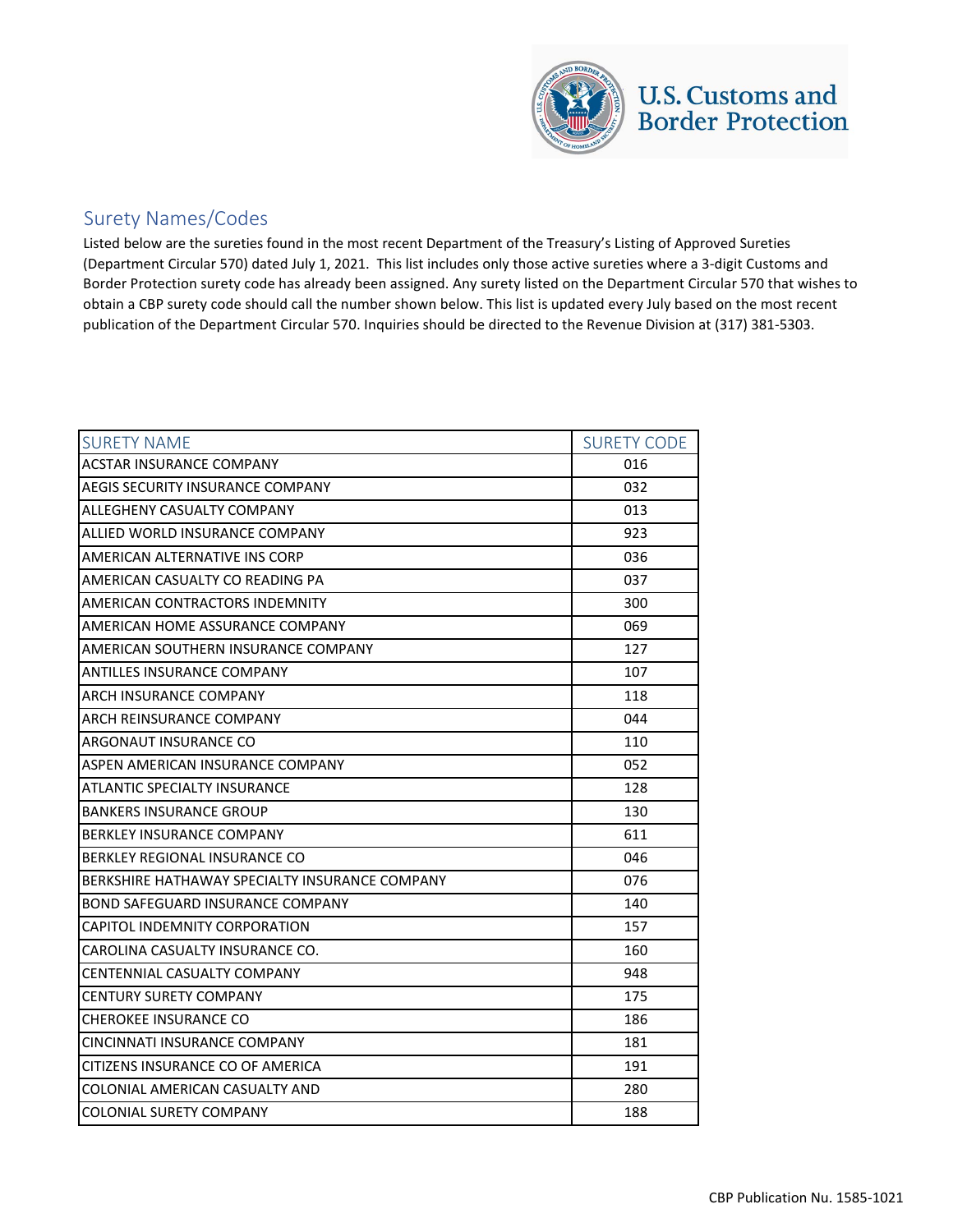| CONTINENTAL CASUALTY COMPANY           | 213 |
|----------------------------------------|-----|
| CONTINENTAL HERITAGE INSURANCE COMPANY | 244 |
| CONTINENTAL INSURANCE COMPANY          | 217 |
| CONTRACTORS BONDING & INS.CO.          | 215 |
| COOPERATIVA DE SEGUROS MULTIPLES       | 220 |
| COREPOINTE INSURANCE COMPANY           | 179 |
| DEVELOPERS SURETY & INDEMNITY CO       | 789 |
| EMPLOYERS INSURANCE CO OF WAUSAU       | 249 |
| ENDURANCE AMERICAN INSURANCE COMPANY   | 080 |
| ENDURANCE REINSURANCE CORP OF AM       | 440 |
| EULER HERMES NORTH AMERICA INS CO.     | 676 |
| EVEREST REINSURANCE COMPANY            | 699 |
| EVERGREEN NATIONAL INDEMNITY CO.       | 254 |
| <b>FARMINGTON CASUALTY COMPANY</b>     | 264 |
| FEDERAL INSURANCE COMPANY              | 269 |
| FIDELITY AND DEPOSIT CO OF MD          | 281 |
| FIREMAN'S FUND INSURANCE CO.           | 285 |
| FIRST FOUNDERS ASSURANCE COMPANY       | 653 |
| FIRST INS CO OF HAWAII, LTD.           | 293 |
| <b>GENERAL REINSURANCE CORP</b>        | 309 |
| GRANITE RE, INC.                       | 324 |
| GREAT AMERICAN ALLIANCE INS CO         | 035 |
| <b>GREAT AMERICAN INS CO</b>           | 329 |
| GREAT AMERICAN INS CO OF NY            | 097 |
| HANOVER INSURANCE COMPANY              | 353 |
| HARCO NATIONAL INSURANCE CO.           | 360 |
| HARTFORD ACCIDENT & INDEMNITY CO       | 361 |
| HARTFORD CASUALTY INSURANCE CO         | 185 |
| HARTFORD FIRE INSURANCE CO             | 365 |
| HARTFORD INS CO. OF THE MIDWEST        | 367 |
| HUDSON INSURANCE CO.                   | 388 |
| <b>IMT INSURANCE COMPANY</b>           | 398 |
| INDEMNITY NATIONAL INSURANCE COMPANY   | 464 |
| INDIANA LUMBERMENS MUTUAL INS CO       | 402 |
| INSURANCE CO OF THE STATE OF PA.       | 417 |
| <b>INSURANCE COMPANY OF THE WEST</b>   | 411 |
| <b>INTERNATIONAL FIDELITY INS CO</b>   | 421 |
| <b>IRONSHORE INDEMNITY INC.</b>        | 055 |
| <b>ISLAND INSURANCE COMPANY LTD.</b>   | 435 |
| LEXINGTON NATIONAL INSURANCE COMPANY   | 462 |
| <b>LEXON INSURANCE COMPANY</b>         | 856 |
| LIBERTY MUTUAL INSURANCE CO            | 457 |
| MARKEL INSURANCE COMPANY               | 642 |
| MASSACHUSETTS BAY INSURANCE CO.        | 481 |
| MERCHANTS BONDING CO. (MUTUAL)         | 485 |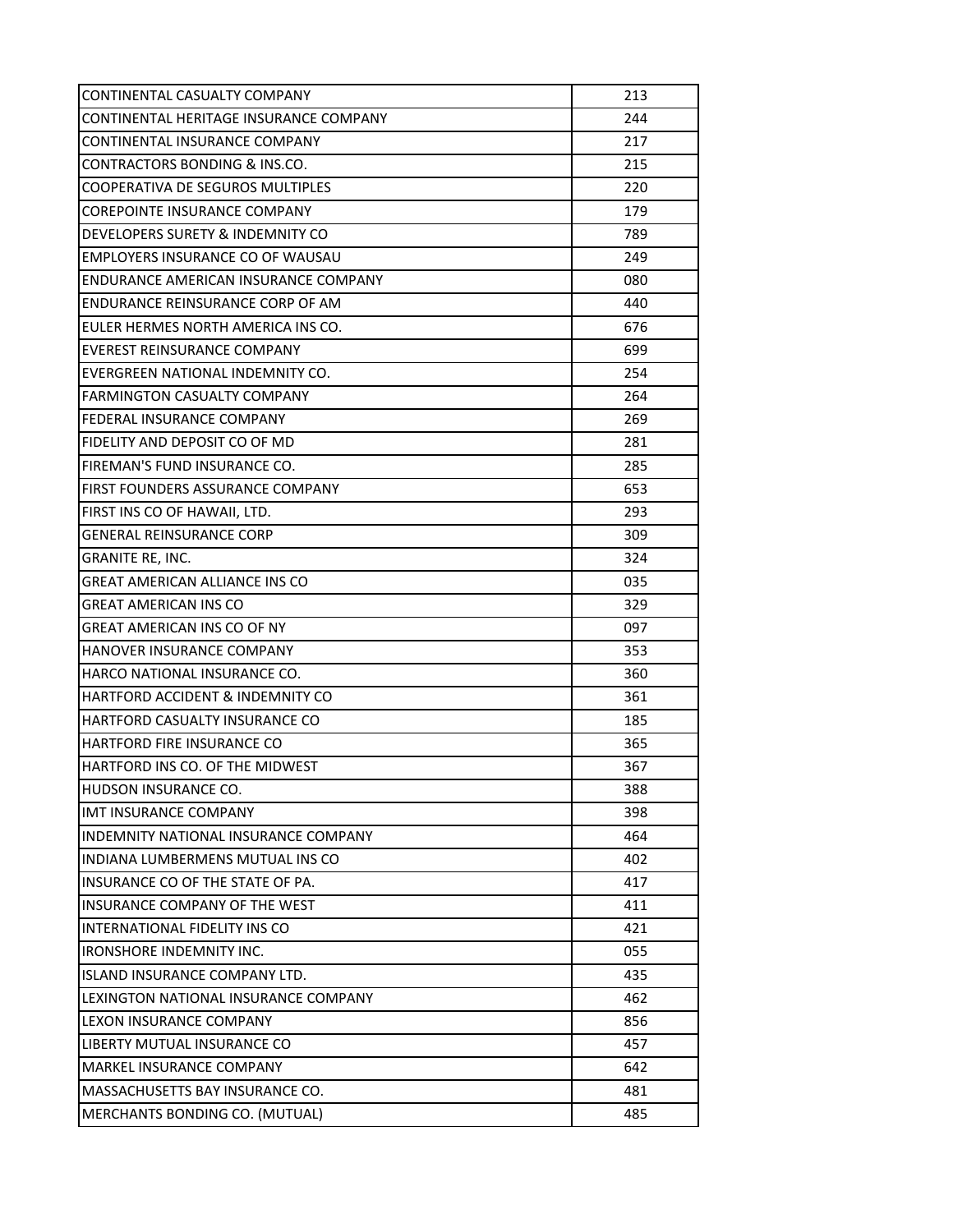| MID-CENTURY INSURANCE COMPANY                 | 497 |
|-----------------------------------------------|-----|
| MUNICH REINSURANCE AMERICA                    | 672 |
| NATIONAL AMERICAN INSURANCE CO.               | 528 |
| NATIONAL CASUALTY COMPANY                     | 915 |
| NATIONAL FIRE INS CO OF HARTFORD              | 541 |
| NATIONAL INDEMNITY COMPANY                    | 549 |
| NATIONAL UNION FIRE INS. CO                   | 565 |
| NATIONWIDE MUTUAL INSURANCE CO.               | 573 |
| NAVIGATORS INSURANCE CO.                      | 050 |
| NEW HAMPSHIRE INSURANCE COMPANY               | 577 |
| NEW YORK MARINE AND GENERAL INSURANCE COMPANY | 664 |
| NGM INSURANCE CO                              | 545 |
| NORTH AMERICAN SPECIALTY INS CO               | 229 |
| NOVA CASUALTY COMPANY                         | 615 |
| OHIO CASUALTY INSURANCE CO.                   | 621 |
| OHIO FARMERS INSURANCE COMPANY                | 625 |
| OLD DOMINION INSURANCE COMPANY                | 614 |
| OLD REPUBLIC INSURANCE CO.                    | 627 |
| OLD REPUBLIC SURETY COMPANY                   | 616 |
| PACIFIC INDEMNITY COMPANY                     | 645 |
| PENNSYLVANIA NATIONAL MUTUAL                  | 677 |
| PHILADELPHIA INDEMNITY INSURANCE              | 120 |
| PLATTE RIVER INSURANCE COMPANY                | 156 |
| PROTECTIVE INSURANCE COMPANY                  | 697 |
| <b>QBE INSURANCE CORPORATION</b>              | 095 |
| <b>RLI INSURANCE COMPANY</b>                  | 732 |
| SAFECO INSURANCE CO. OF AMERICA               | 741 |
| SAFETY NATIONAL CASUALTY CORP                 | 738 |
| SELECTIVE INSURANCE CO. OF AMERICA            | 766 |
| SENECA INSURANCE COMPANY, INC.                | 760 |
| SENTRY SELECT INSURANCE COMPANY               | 445 |
| SERVICE INSUREANCE COMPNAY INC. (THE)         | 764 |
| SIRIUS AMERICA INSURANCE COMPANY              | 292 |
| SOUTHWEST MARINE AND GENERAL INSURANCE CO     | 054 |
| ST PAUL FIRE AND MARINE INS CO                | 749 |
| ST. PAUL MERCURY INSURANCE CO.                | 751 |
| <b>STAR INSURANCE COMPANY</b>                 | 779 |
| STATE AUTOMOBILE MUTUAL INS CO                | 781 |
| STATE FARM FIRE & CASUALTY CO.                | 785 |
| <b>SURETEC INSURANCE CO</b>                   | 808 |
| SWISS REINSURANCE AMERICA CORP                | 593 |
| THE GUARANTEE CO OF NO AMERICA                | 119 |
| TRAVELERS CASUALTY & SURETY CO                | 023 |
| TRAVELERS CASUALTY AND SURETY CO              | 001 |
| TRAVELERS CASUALTY INSURANCE CO.              | 004 |